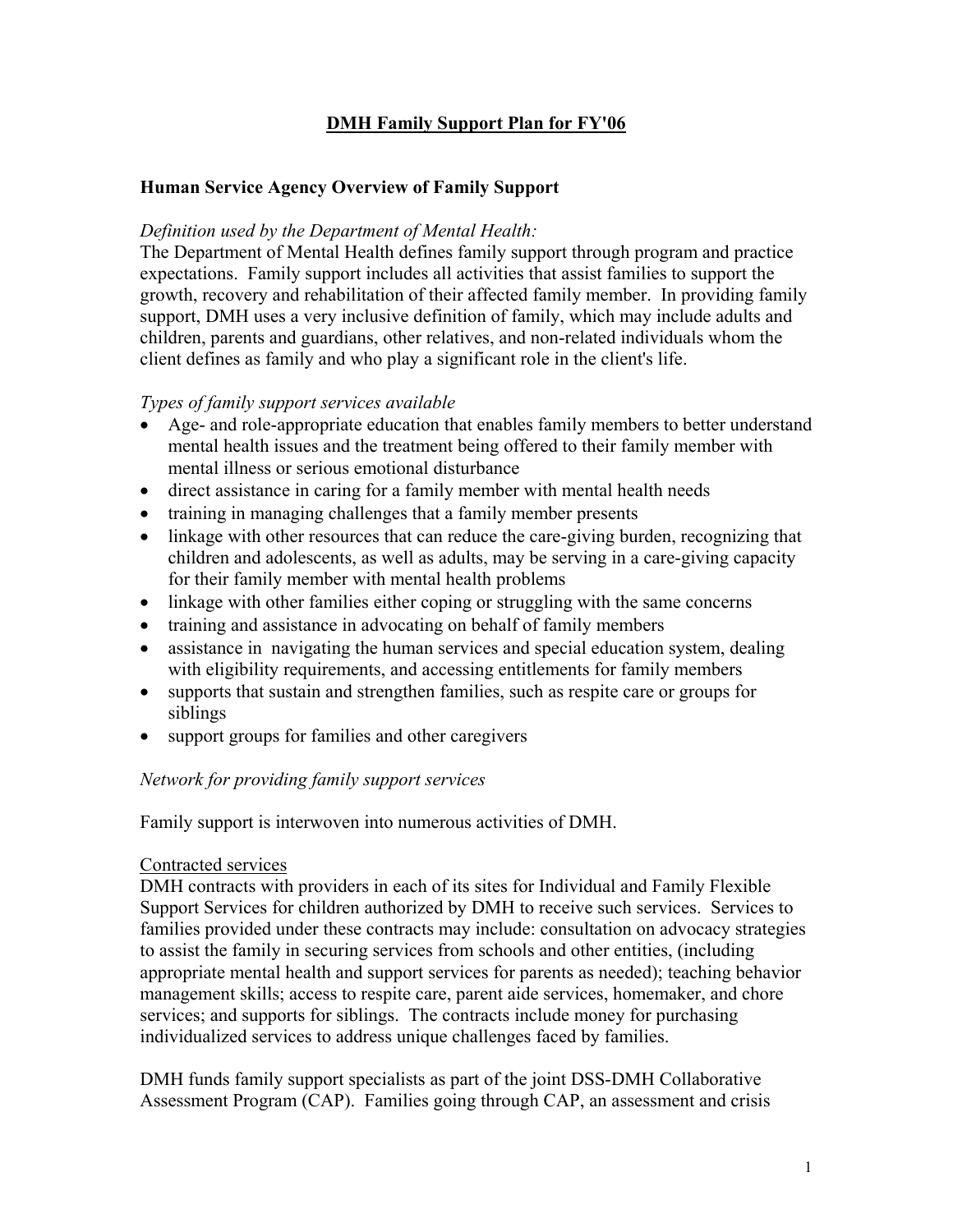stabilization process for children at risk of out-of-home placement, are offered parent partners, individuals who have raised children with mental health problems and can assist CAP parents in figuring out their needs and how to get them met.

Family support is also available to all parents of children and adolescents with behavioral, emotional or mental health challenges, whether or not their child is involved with a state agency. DMH funds at least one person in each Area to facilitate support groups that offer emotional support, provide education about mental health needs and state of the art treatment, teach advocacy strategies, and serve as a self-help venue for parents or other caregivers. Family support specialists are sensitive to the challenges of parents coping with stress, who may have mental health needs themselves, and are trained to support parents in accessing appropriate services.

DMH funded adult services also provide support to the families of adult clients, provided the adult client has given consent. Family support is provided for both clients living at home and those who are not. Services that involve families and spouses of mentally ill adults include: the Program of Assertive Community Treatment (PACT) which makes intensive supports for the adult and his family available 24 hours a day; Community Rehabilitative Support activities; and supported housing services, particularly in cases where a client resides at his family home and receives residential and rehabilitative support there. In these programs staff not only provide direct service to the client, but provide coordination, referral, and support services to household members and help them achieve a realistic understanding of the nature of their family member's mental illness, its treatment and its prognosis.

DMH provides funding to the Massachusetts Chapter of the National Alliance for the Mentally Ill (NAMI-Mass) and the Parent Professional Advocacy League (PAL) for educational programs for families. NAMI offers *Family-to-Family*, a free, 12 week psycho-educational course designed for family members of older adolescents and adults This course helps families learn essential skills and information relevant to caring for a family member with major mental illness. Trained family member volunteers teach the courses. NAMI and PAL jointly offer *Visions for Tomorrow*, a similarly structured 8-10 week course to help parents and other primary caregivers of children and adolescents. These programs are open to all families in the community who care for people with mental health challenges, and are offered in both Spanish and English. Both PAL and NAMI do trainings for providers to help them understand the family perspective.

#### Case management

The Department's goal is to provide each eligible client with a case manager. Virtually all case management for children, and some of it for adults, can be defined as family support. For adults living at home, much of case management support is directed to assisting the family. Even if the adult is living out-of-home, case managers work with the adult's family so long as the adult has given consent. Case Managers for children, adolescents, and adults help families think through the effects of the affected person's mental health problems on their lives, identify their strengths and the resources, and identify resources and supports to promote the client's recovery and growth. Case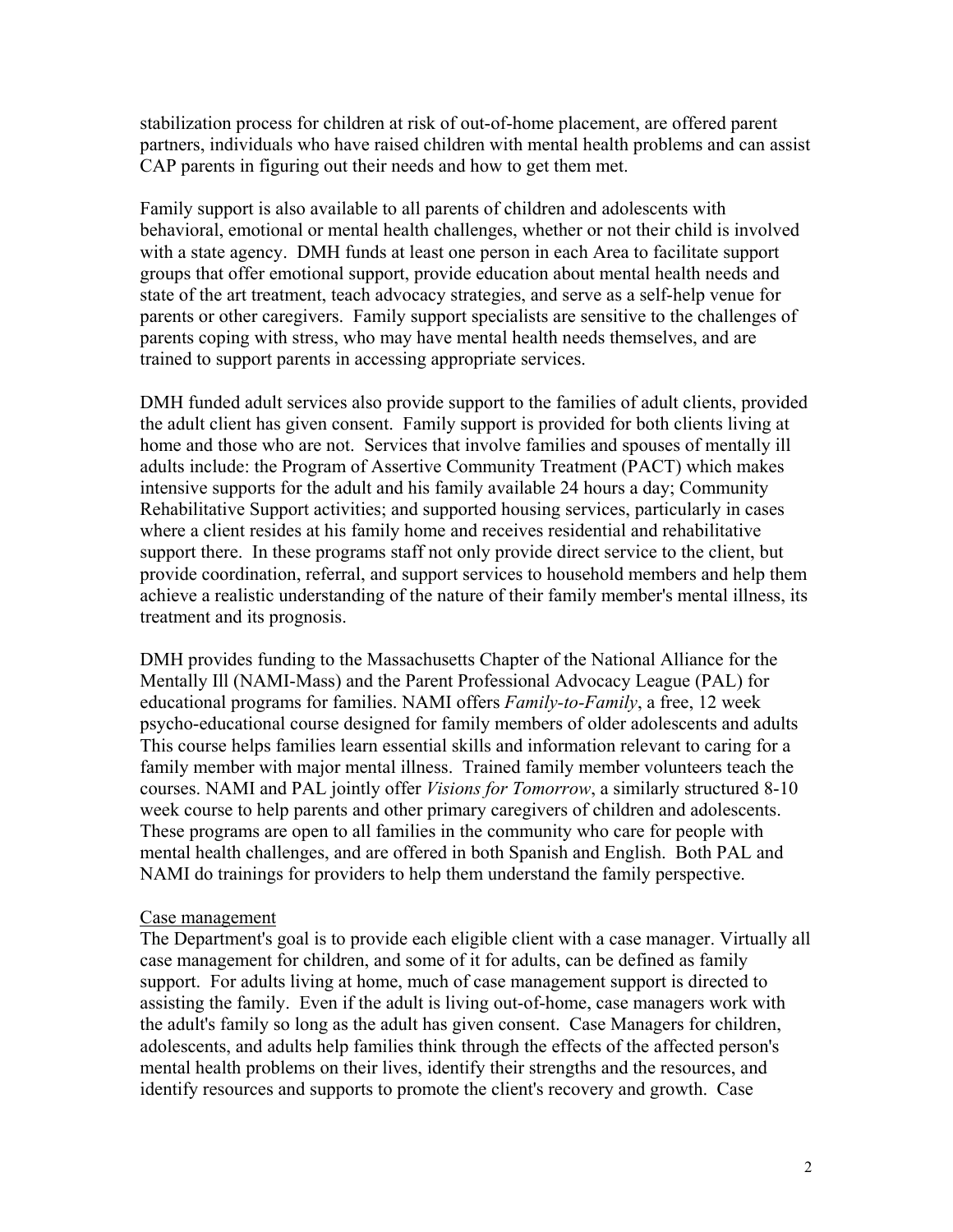managers link families with assistance for themselves as well as for the client as part of the service planning process, and are the people families turn to for help in case of crises and unexpected events. They work with clients and their family members to develop plans for managing crises in advance, to minimize family disruption in times of unexpected events. Case managers authorize the provision of services which directly support the family's care-giving capacity, help families get benefits for the client, and assist families in advocating with other entities for services and supports.

### *Process used to get input on the plan from families of individuals who receive DMHfunded services*

- DMH Area and Site boards regularly participate in needs assessments and program planning. A draft of the family support plan was distributed to the Area Board presidents and, through them, to members of the Site Boards. .
- DMH distributed the draft to the Commissioner's Statewide Advisory Council.
- DMH distributed a draft to the staff and Board of Directors of the Parent Professional Advocacy League (PAL), an organization whose board membership includes parents and guardians of children under 18 and parents of young adults. DMH is also regularly involved with PAL in numerous forums where family support is a major topic of consideration.
- PAL distributed to the network of family support specialists.
- The draft plan was reviewed by the Massachusetts Chapter of National Alliance of the Mentally Ill.
- The draft plan was reviewed by the director of Adoptive Families Together, an organization providing support groups for adoptive parents, including those who have children with mental health needs or behavioral problems.
- The draft plan was reviewed by the Massachusetts Association for Mental Health, a citizen advocacy organization.
- The draft plan was reviewed by the State-Wide Advisory Group on Parents with Mental Illness and their Families
- The draft plan was reviewed by members of the Professional Advisory Committee on Children's Mental Health.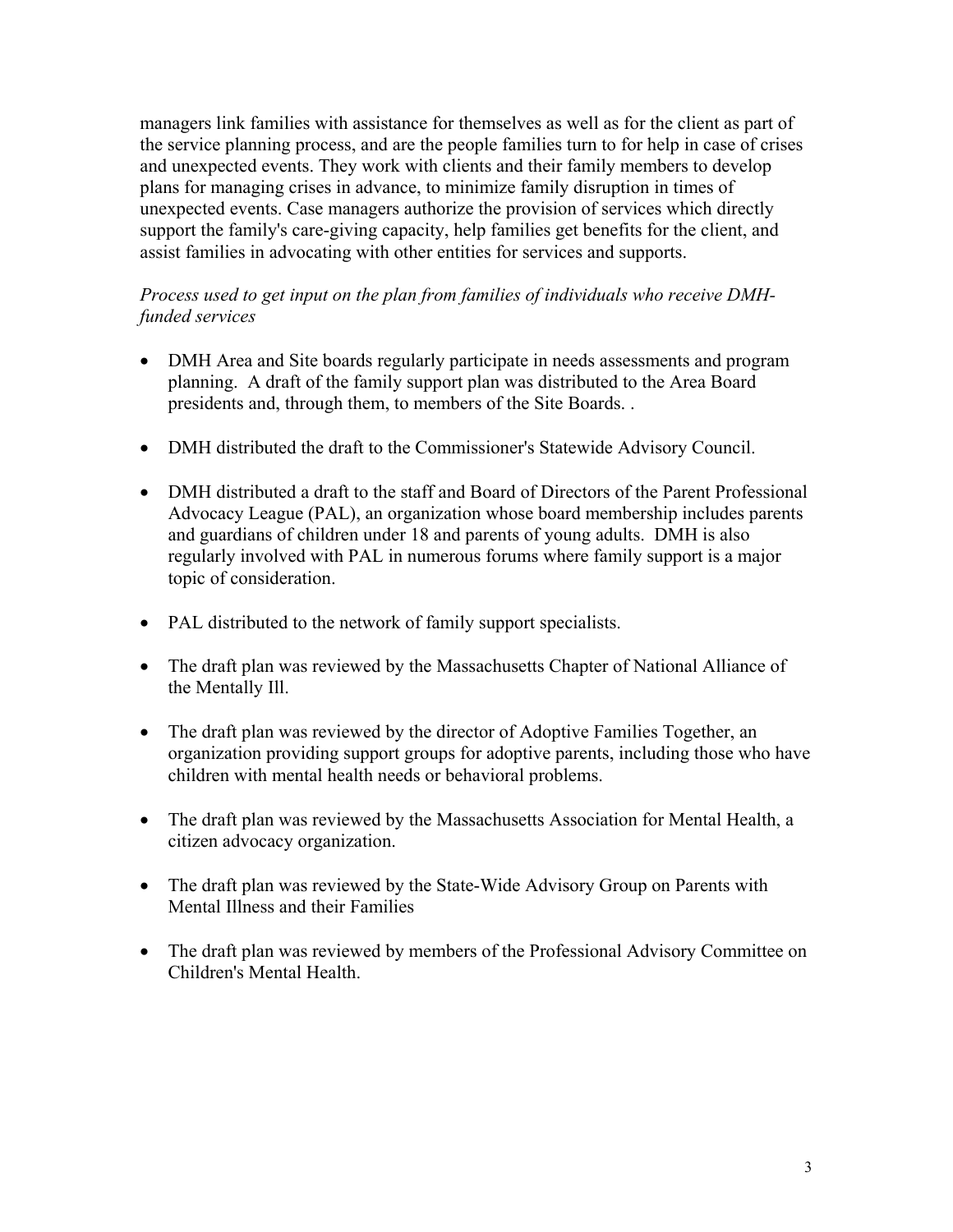### **The Plan**

During the upcoming year DMH will be comprehensively reviewing its services and supports, in preparation for the next procurement of the DMH service system. Family support has been explicitly identified as an area of attention, and planning for enhanced family supports will be part of the overall activity. There will be several vehicles for family input into system redesign. Families will be included in various planning and focus groups, and family responses to "Requests for Information" will be solicited. It should be noted that, in recognition of the particular importance of families in the lives of children and youth, the Division of Child-Adolescents Services is in the process of changing its name to the Division of Children, Youth and Families.

The DMH family support initiatives discussed below represent DMH's response to the input given by families through the ongoing DMH processes of constituent involvement in program development. Parents and family members have been involved in both the design and implementation phase of these initiatives. Specific levels of involvement are identified below as part of the discussion of the activity.

### **I. Family Empowerment**

### **Current Initiatives**

Family members are represented on the Commissioner's Statewide Advisory Council. Parents of both adult and child mental health consumers are also key members of the State Mental Health Planning Council. The Council must review and approve the annual State Mental Health Plan and the Implementation Report that Massachusetts submits in order to receive federal funds through the community mental health services block grant. Parents are represented on the statewide Professional Advisory Committee on Children's Mental Health, an informal group that has been in existence for 25 years and that advocates at the state level on issues related to the mental health of children and adolescents. Parents were also represented on the legislatively mandated Mental Health Commission on Children. While not a DMH-directed activity, DMH participated actively and staffed many of the Commission workgroups. The Commission met for the past three years, reviewed the continuum of care provided through the public sector and private insurance, including family support, and provided targeted recommendations to the administration and the legislature in its final report issued in July, 2005. The report recommends that DMH, as the state mental health authority, be given responsibility for assuring implementation of the Commission's recommendations.

The Area and Site-based structure of DMH also promotes Family Empowerment. Family members are represented on Site and Area Boards that advise on local program development, regulations, statutes and policies. Family members participate in the service procurement process through participating on proposal review committees that make recommendations to the Department about contract awards and also participate in local committees that work on the details of refining and improving the quality of services.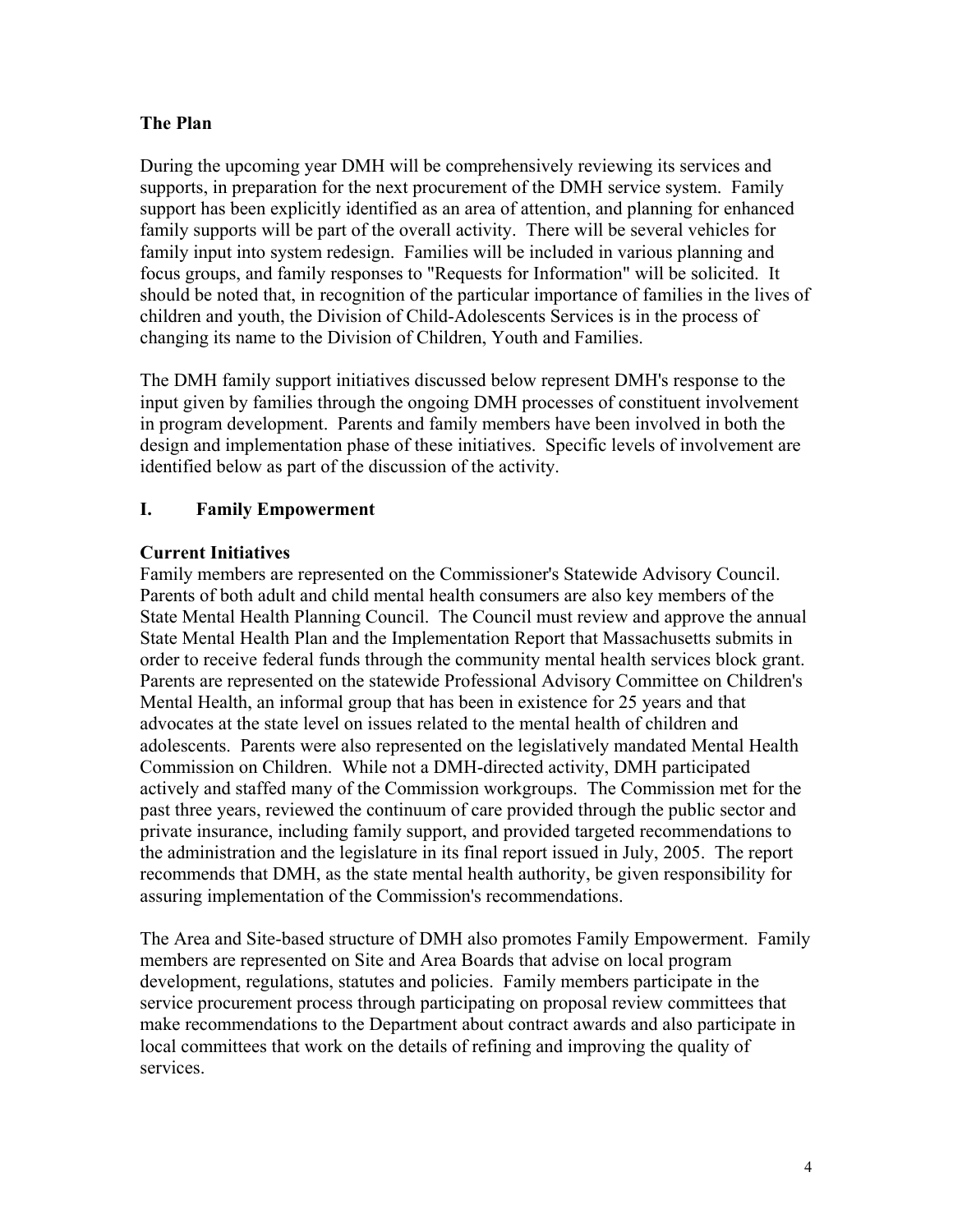DMH partially funds the statewide organization of PAL, which is responsible for making sure that the voices of parents and family members of children with mental health needs are represented in all policy and program development forums both within DMH and in other state agency and interagency forums. PAL provides training to a network of 43 family support specialists to enhance their advocacy skills. PAL maintains regular communication with the local support groups facilitated by family support specialists, and, through them, solicits input on proposed changes to state and federal laws, regulations, and program designs that affect children with mental health challenges. PAL provides feedback to DMH staff about problems that parents are experiencing in regard to service access and quality based on information from support groups, problems presented to the Parent Resource Network Hotline, and studies that it conducts. PAL has identified the need to address the mental health issues of parents affiliated with PAL activities. The Areas have used PAL to provide training for new state hires and provider staff in understanding the parent perspective. A DMH staff member serves as an exofficio member of the PAL board and attends the monthly meetings of the family support specialists to hear concerns directly and solicit parental feedback.

DMH also works with Adoptive Families Together (AFT), an organization of adoptive families that now operates as a program of the Massachusetts Society for the Prevention of Cruelty to Children. AFT provides support groups across the state and develops written material to help educate and assist parents in advocating for the best services for their children. DMH provided funding to AFT in FY '05 for additional printing of the booklet "In Their Own Words…*Reflections on Parenting Children with Mental Health Problems*: The Effect on Families" and invites AFT participation in program development and policy forums. DMH makes AFT materials available through the DMH-funded family support specialists.

#### **New Initiatives**

Specific new activities will be identified through follow-up work on the final recommendations of the Mental Health Commission for Children and through the DMH redesign process. DMH will continue to advocate for having parents participate in service system design across all child-serving agencies to assure creation of a system that is responsive to needs as identified by families. DMH is committed to creating a child/adolescent service system that is family-driven and family-centered. Family advocates have stressed the need for DMH to be alert to the circumstances and needs of children who parents have serious mental health problems, as a significant percent of these children are at risk of developing mental health problems themselves.

The DMH redesign process will also solicit input from families of adult clients. DMH remains sensitive to the responsibilities borne by families of adult clients and the need to provide support for them, as many families continue to be a key resource for their adult children, even when those children live out of home. Feedback from families in the development of this plan indicated that the needs of older parents caring for individuals with mental health issue are of particular concern. Family members also expressed concern about the need to offer support and guidance to family members of adult clients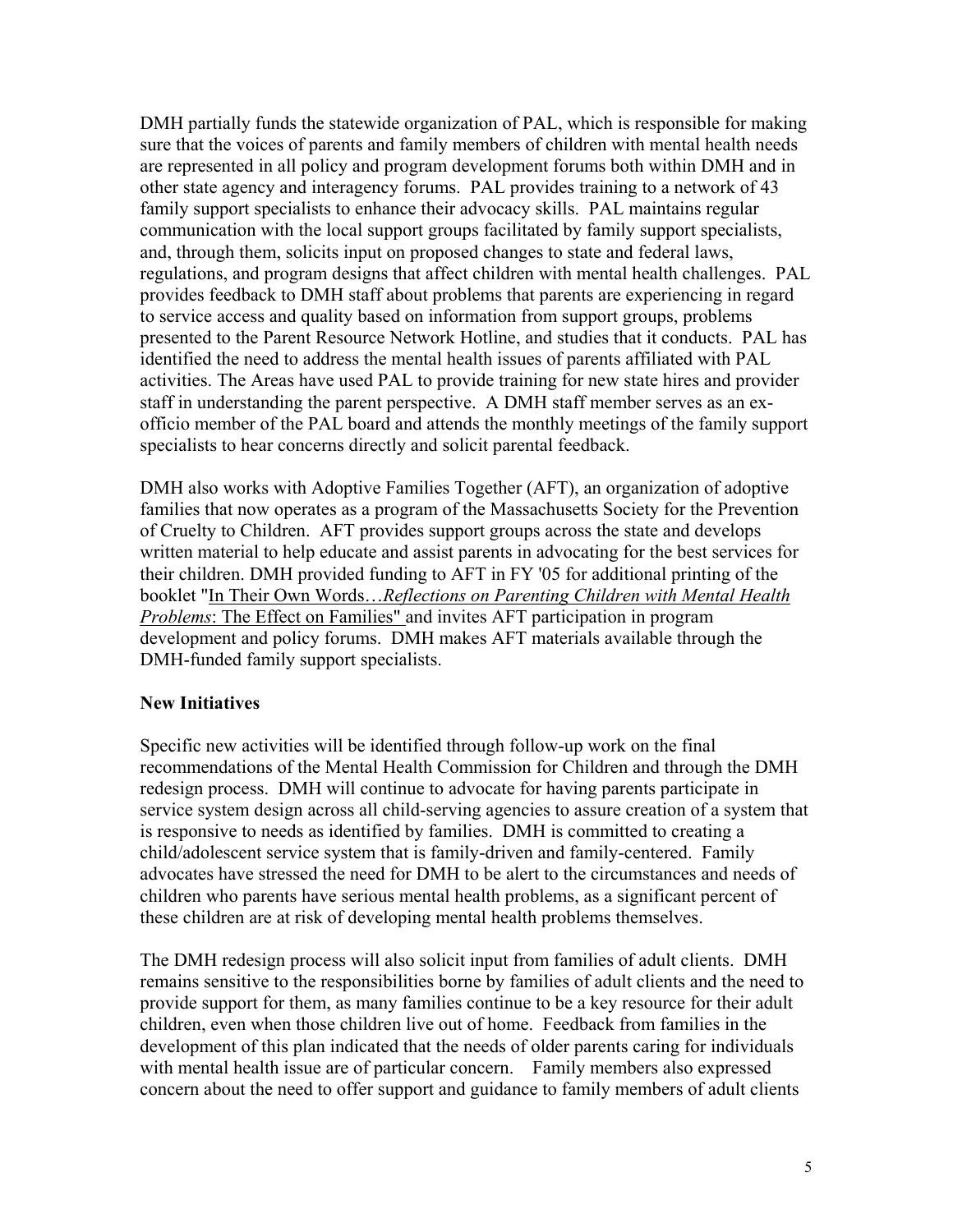who choose not to involve their families in their treatment, as those family members can feel distraught by being cut out of the process of helping a loved one, and are feeling grief and sorrow.

# **II Family Leadership**

# **Current Initiatives**

NAMI's "Family to Family" curriculum and "Visions for Tomorrow" taught by PAL and NAMI utilize a train-the-trainer model to help families learn essential skills and information relevant to caring for a family member with mental illness and become knowledgeable about available interventions and resources. Trainers then run groups in their local areas and thus continue to build an informed family base. NAMI also trains family members to co-facilitate support groups for families. Parents of DMH clients continue to participate in trainings offered through Families Organizing for Change that focus on advocacy strategies. PAL provides monthly trainings for family support specialists that build skills in specific areas, such as effective advocacy with schools and insurers and evidence based treatments. Family support funds are used to pay for expenses associated with attending conferences and trainings. Parents from across the state attend and often present at the annual national conference of the Federation of Families for Children's Mental Health, the annual children's mental health research conference sponsored by the Research and Training Center of Florida State University, and the annual Building on Family Strengths conference sponsored by the Research and Training center of Portland State University.

The Director of the statewide PAL organization has co-chaired the Family Advisory Committee of the Massachusetts Behavioral Health Partnership since its creation, and participates on the statewide Steering Committee for the Coordinated Family Focused Care (CFFC)**,** a MassHealth initiative. CFFC is an interagency service delivery model being piloted in five sites that includes family support specialists as part of the core staff, promotes an ongoing partnership of families and professionals in service planning, and incorporates family supports in the range of offered interventions. CFFC began accepting clients in the summer of 2003.

Parents serve on each of the local CFFC steering committees, which offer additional venues in which parents can exercise leadership. Family support specialists also serve on some of these steering committees. PAL, the Federation for Children with Special Needs and Adoptive Families Together participated in the design of initial trainings for CFFC staff and have served as trainers. DMH supports the practice of parents serving as trainers for other parents. Parents also serve on the Department of Education's Statewide Advisory Committee for Special Education.

PAL and DMH serve on the Steering Committee of the Consortium for Children with Special Health Care Needs which is bringing together parents, government agencies, and health and mental health providers to develop more responsive and integrated systems of care for families. A PAL family support specialist chairs the Family Participation Work Group whose aim is to disseminate information on effective strategies for assuring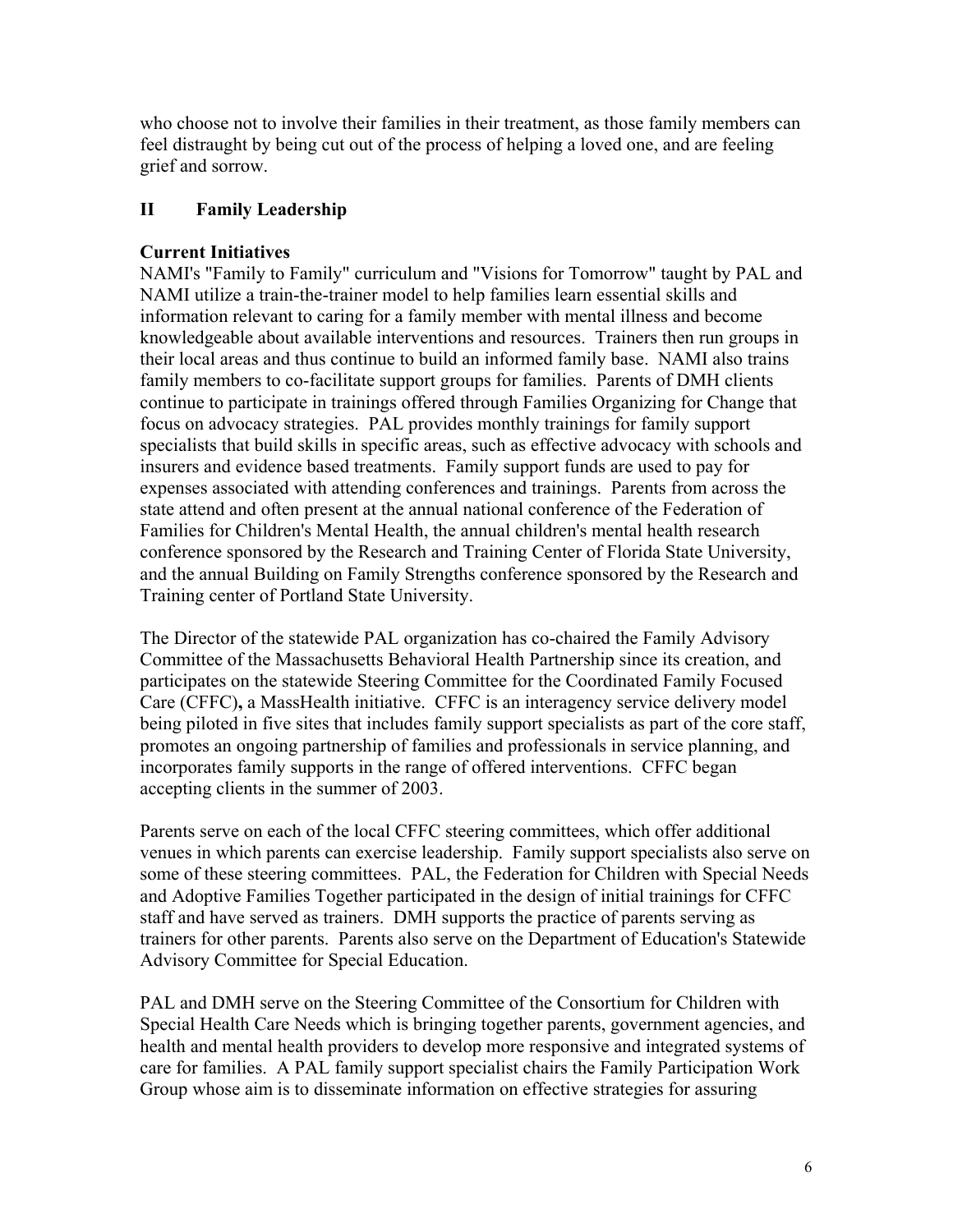participation of parents in medical care. The Work Group is currently piloting a Family Partners Initiative that pairs health-care organizations, including a pediatric practice, a health plan, and a university public health program, with parents or other family members caring for a child with special health care needs to develop more family responsive practice. The Family Partner and the Organizational Partner then work together on a unique project based on the organization's needs.

## **New Initiatives**

The Executive Director of PAL participated actively with state agency representatives in the design of regional interagency Planning and Review Teams that that were developed under EOHHS auspices. PRTs, which will officially begin operations in September, 2005, have been created to help families involved with more than one human service agency secure appropriate services, through facilitating family-centered interagency service planning, and/or resolving disputes regarding the respective responsibilities of state agencies. This is the first time that EOHHS constituent agencies have committed themselves to directly inviting parents to participate in interagency problem resolution meetings. To promote informed and active participation of parents, two family consultants have been hired for each PRT team to prepare parents for the meeting, and to help articulate a parental perspective at meetings. Also, a parent organization has been given a contract to support and oversee this parental involvement component.

# **III Family Support Resources and Funding**

# **Current Initiatives**

In FY'05, DMH allocated \$4,191,060 for case management services for children and adolescents, not including the cost of supervision. As noted above, parents are the legal guardians, and the ones responsible for their children's care, and thus most case management activities are designed to support parents in their role. Case managers work with parents to develop a child's Individual Service Plan and check in with the family regularly. They are available to families to help resolve situations as they arise. DMH case managers can assist parents of child and adolescent clients, who may have their own mental health and substance use issues, to obtain appropriate services.

DMH allocated \$18,062,229 for case management for adults. Approximately 25% of adult clients live with their families, and, for those who receive case management, a significant portion of case management activity is directed to supporting the family in maintaining the client at home. Approximately \$2,400,000 of the adult case management budget can be considered as family support.

DMH allocated \$14,708,292 for individual and family flexible support, direct services for families of children and adolescents who have been determined eligible for DMH continuing care services, or who require immediate intervention. The contract reporting mechanism does not distinguish how much is spent on direct services for the individual, as opposed to support to the family to enable the child or adolescent to remain at home,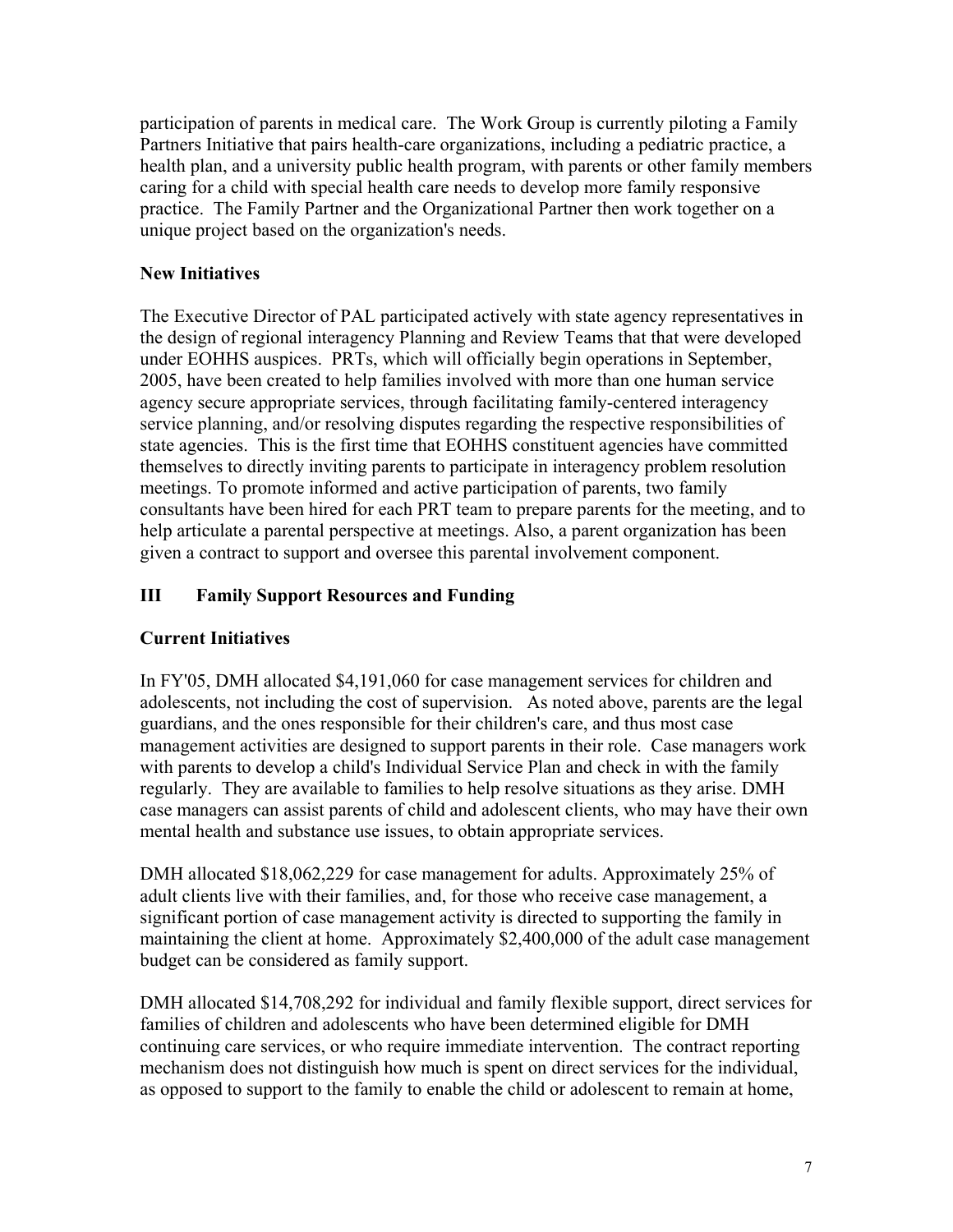but contract managers estimate that at least half of this money is spent on family support. Most respite care for families is funded through these flexible support contracts. Moreover, DMH also had \$1,308.979 in respite care-specific contracts for children and adolescents. The most common goal of respite care for children and adolescents is to provide relief to families.

DMH funds some family support activities that are not restricted to individuals who have been determined eligible for DMH services. In FY'05, DMH contracted with NAMI for \$244,738 and with PAL for \$168,000. For families of children and adolescents, there are area-based contracts totaling \$1,450,000 that cover services provided by 43 locally based family support specialists, including those working in the DSS-DMH Collaborative Assessment Program. Parent education, parent support groups, training and leadership development, and parent mentoring activities are some of the activities offered with these funds. By enabling parents to increase their knowledge and get emotional and practical support from other parents, these activities enable many families to support their child's growth without the necessity of formal state agency involvement.

Also, DMH contributed \$53,750 to the Clubhouse Family Legal Support Project (CFLSP), which was established in 2000. The project attorney, working with the Mental Health Legal Advisors Committee legal team and several clubhouses, provides legal representation to low income parents with mental illness who are at risk of losing custody and/or contact with their children. The project is proving effective in helping some parents regain or retain custody, and helping others gain visitation rights.

As noted above, DMH provides flexible funding to families of children and adolescents through individual and family flexible support and/or intensive wraparound contracts with mental health providers. If the DMH Individual Service Plan that is developed collaboratively by the case manager and the parent or guardian calls for family support, the family is referred to the flexible support/wraparound provider. The provider then draws up an initial program specific treatment plan with the family, indicating the family support services to be provided either by the agency's staff or by services purchased on behalf of the family, or through vouchers given to the family. The provider is responsible for assuring that expenditures support the treatment goals for the child or adolescent. Supports are changed to address new needs or circumstances with the agreement of the family and the provider. The flexible support provider or the case manager authorizes respite care services.

#### **New initiatives**

This past year, DMH has focused on continued interagency planning for broad EOHHS initiatives, rather than implementation of new agency-specific family support initiatives. DMH expects to continue this focus for the upcoming year as well as to engage in strategic planning for its own service system. EOHHS has committed to creating a more community-based system of care for children and adolescents, and to providing families, including adults with mental illness who are parents, with the supports they need to maintain their children at home, whenever home placement is suitable. Placing families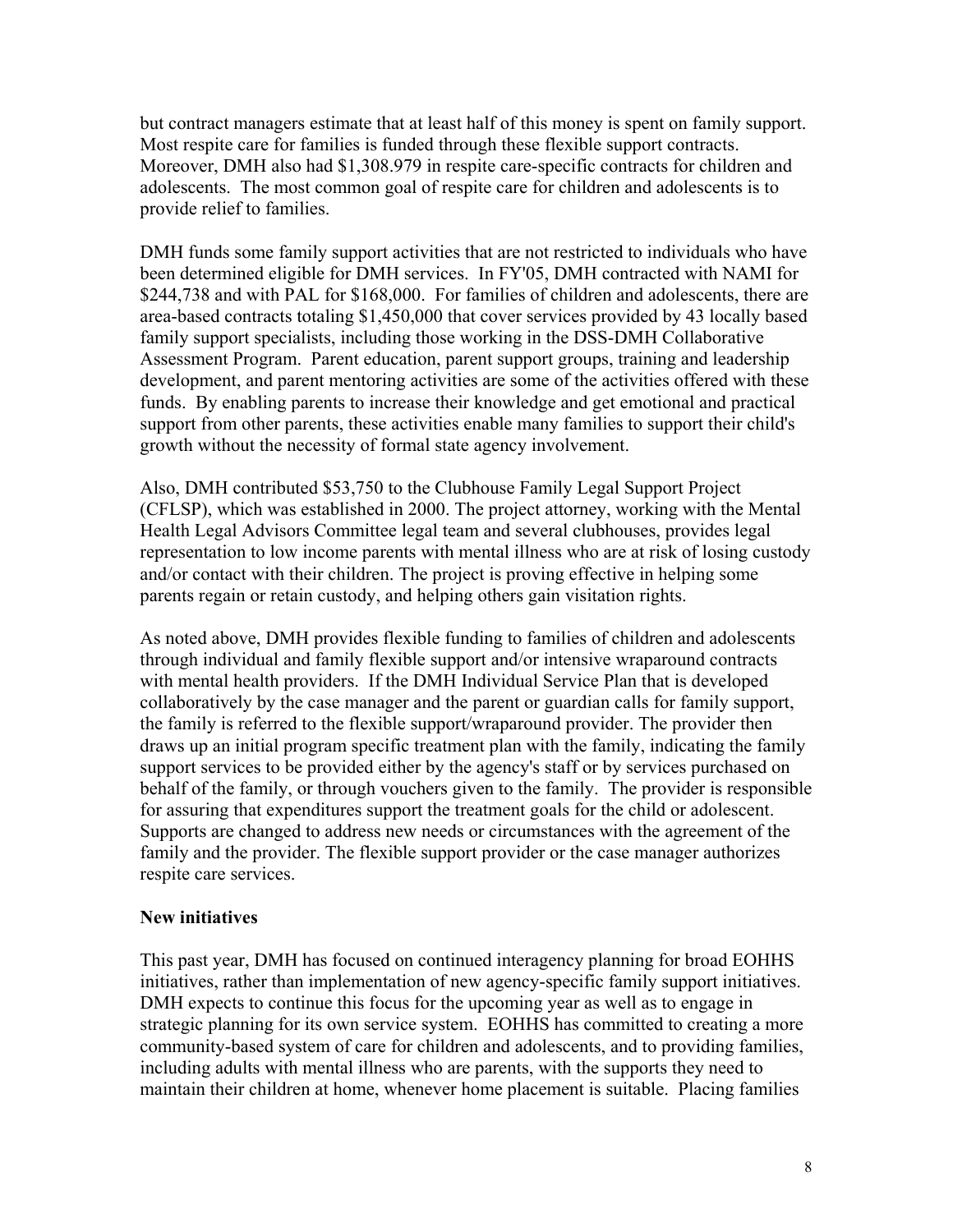at the center, including families in which parents have mental illness, and creating a flexible continuum of care, with flexible funding, are core values that are being infused into the planning process.

### **IV Accessing Services and Supports**

The legislated mission of the Department of Mental Health calls for a focus on serving adults with serious mental illness and children and adolescents with serious emotional disturbance who have continuing care needs that cannot be addressed by acute care services. DMH's budget is predicated on the assumptions that the acute care sector will fulfill its role, that insurers included under the state's parity legislation will fund the mental health services identified in the legislation, and that generic community agencies and organizations, given some assistance, can and will serve and include most children and adults, including those with mental health needs.

One approach DMH has taken to assuring access to services is to create savvy consumers and families who can access high quality acute care services, and necessary funding. It should be noted that for adults, unless the parent is the legal guardian, DMH cannot contact the family without the client's permission. Thus, outreach work targets both families and adult consumers themselves. DMH funds entitlement specialists to work with consumers and families around access to the full array of entitlements and supports for individuals with mental health problems, including Medicaid, private health insurance coverage, SSI and SSDI, housing and legal aid. DMH also provides training on entitlements so that they can assist families with these matters. Both PAL and NAMI provide information to families regarding access to DMH services, and other means of securing mental health services. Since most children and adolescents with serious emotional disturbances also have special education needs, PAL, family support specialists and case mangers are a resource for parents around special education services and appropriate school plans for children with mental health challenges.

DMH does extensive outreach and training with community agencies and organizations to make them aware of DMH services not requiring eligibility, such as education and family support activities sponsored by NAMI and PAL, as well as to inform them about the services available to individuals who meet DMH eligibility criteria. The Consumer toll-free help-line at DMH fields calls from families as well as from clients, and for the first 6 months of FY'05 handled 125 calls from family members. For children and adolescents, DMH works collaboratively with Adoptive Families Together, Parents for Residential Reform, the Federation for Children with Special Needs, the Consortium for Children with Special Health Care Needs, and Families Organizing for Change (an organization focused on individuals with developmental disabilities and mental retardation) to assure that they know what services DMH can offer. DMH provides training to acute care psychiatric units, and to other state agencies such as DSS to keep them abreast of DMH services and eligibility requirements.

NAMI has a statewide information and referral line that services thousands of callers a year. Through these calls and other requests, NAMI-MASS mails and distributes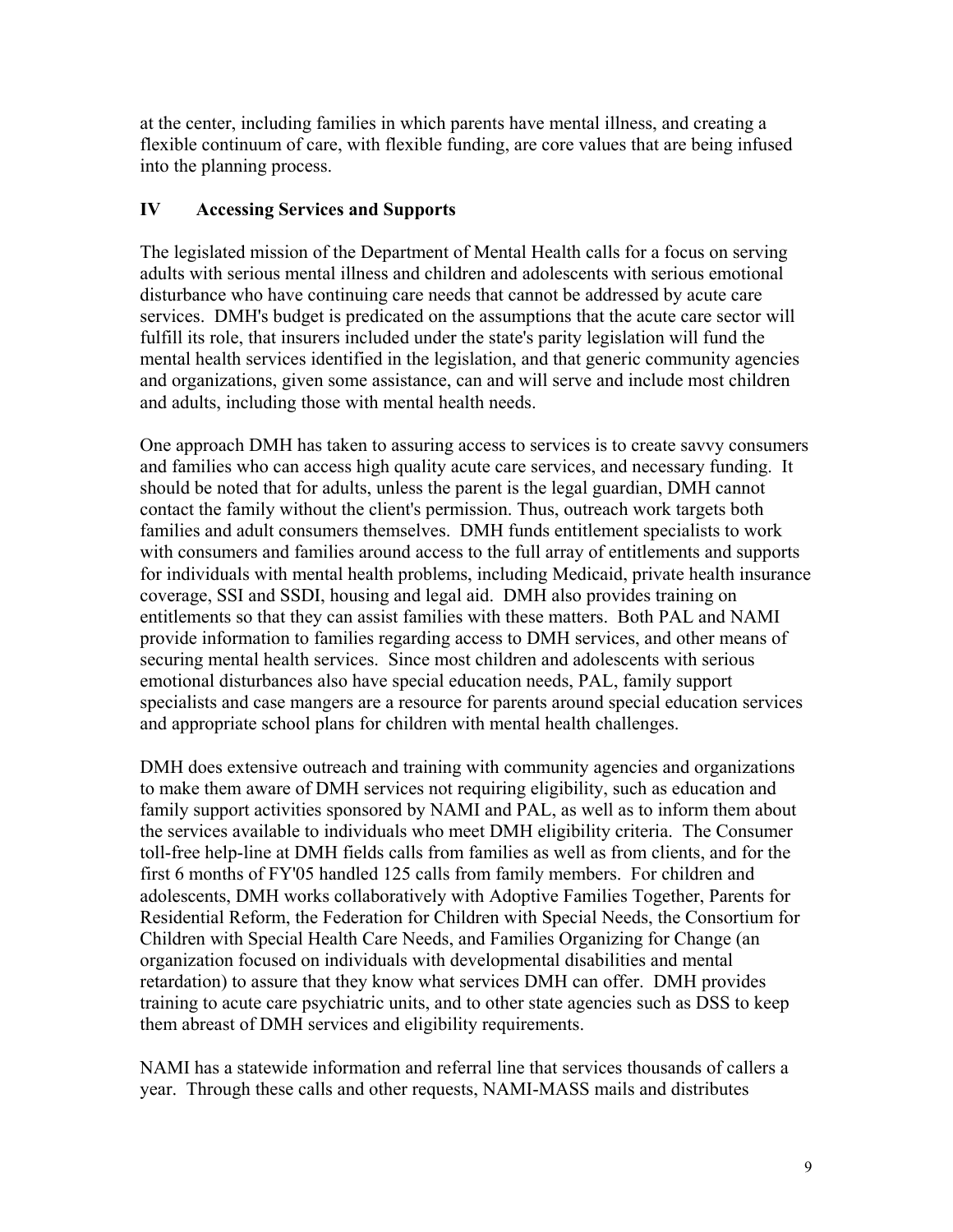approximately 10,000 informational packets a year, covering topics ranging from the basics of mental illness to issues surrounding guardianship.

In FY '03, DMH provided start-up funding to PAL to create a Parent Resource Network Line (PRN Line), a toll-free number for parents of children and adolescents, staffed by a parent who is an experienced family support specialist. The staff provides callers with direct assistance in resolving their problems, provides information related to youth mental health problems, and offers guidance in navigating the education, insurance and human service systems. Ongoing support for this initiative comes from the major HMOs in the state. The line began operation in mid-May 2003, and through May 2005 had fielded 1208 calls from family members.

General community information campaigns are conducted by the Massachusetts Association for Mental Health (MAMH) as part of its campaign to combat stigma about mental illness. Media are particularly involved during the month of October to promote the national depression screening day, and also during May, which has been designated nationally as Mental Health month. The first week in May is Children's Mental Health Week. The DMH Areas and family support specialists sponsor numerous activities to increase knowledge about child mental health and the successes that youth with mental health issues can achieve. Local activities this past year included photography shows of work done by youth, Area-wide conferences with youth performances and distribution of informational materials to libraries, schools, and pediatricians' offices.

DMH and the Department of Social Services continue to collaborate to assure that caregivers with mental illness involved with the child welfare system receive the services they need. In January 2002, DMH changed its adult eligibility guidelines to require that adult applicants be asked if they are involved with DSS, and if so, to offer short-term DMH services while their application is being considered.

### **New Initiatives**

Parents and other caregivers involved with DSS who have mental health problems that require attention, but who would probably not qualify for DMH services, will continue to receive attention. A DMH and DSS jointly planned conference "Creating a Safe Space for Families Living with Parental Mental Illness was held on April 4, 2005 and attended by more than 200 senior managers from both agencies. Staff of each DMH Area/DSS Regional Office have been meeting to develop local level interagency forums to provide training and develop protocols for consultation and collaborative work. Items such as recognizing signs of mental illness and its impact on the individual and family and developing family service plans and safety plans that accommodate the needs of a caregiver with mental illness are being addressed.

DMH continues to participate on the State-Wide Advisory Group for Parents with Mental Illness and their families created through the University of Massachusetts Medical School (UMMS). The committee includes representatives from DMH, PAL, UMMS,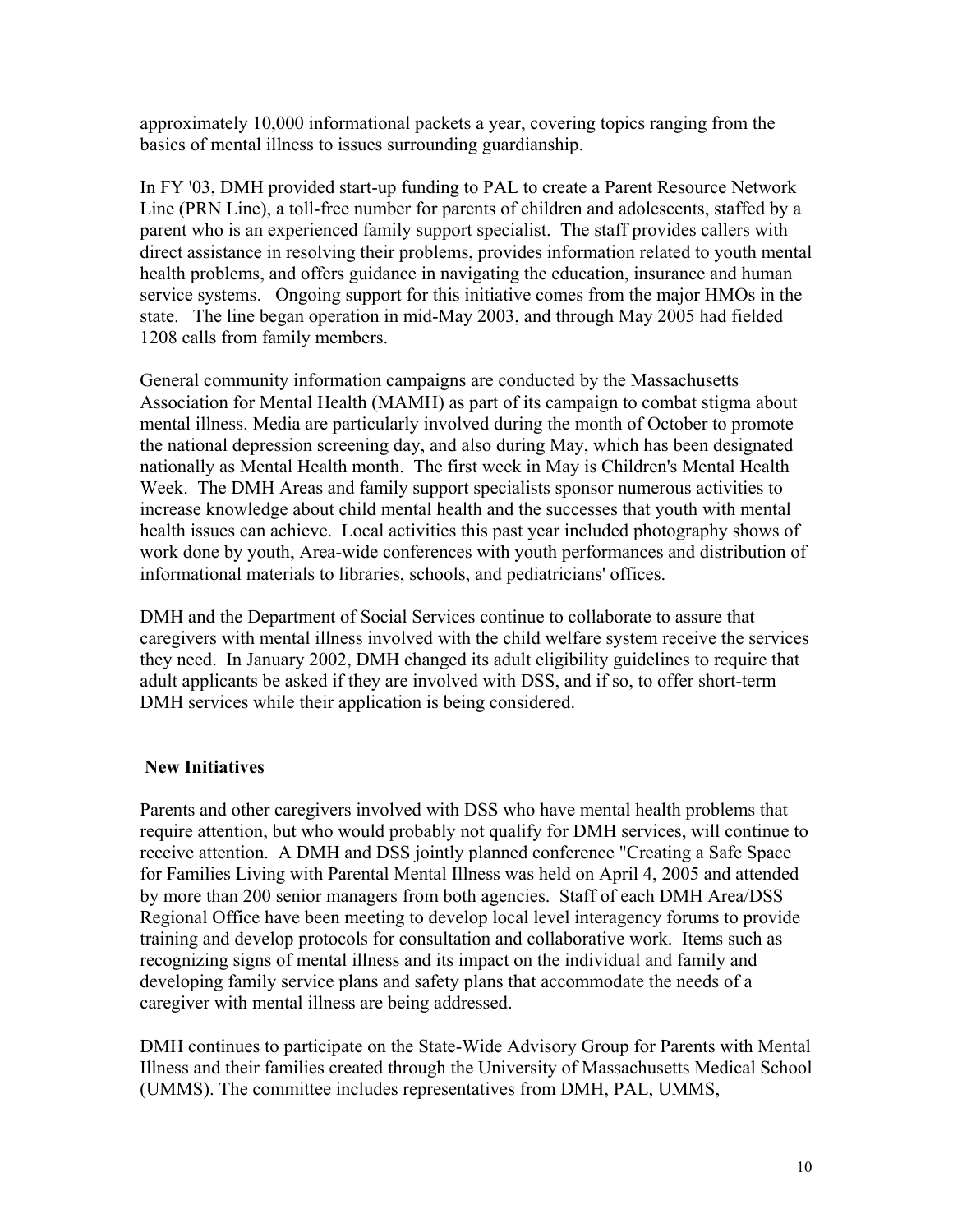Employment Options, the Cole Resource Center, and Mental Health Legal Advisors Committee. DMH makes a significant contribution to the research and intervention projects developed by the Parents' Project team at the UMMS Center for Mental Health Research. DMH administrators, staff, and clients are key stakeholders in identifying the team's agenda, implementing projects, and disseminating findings to the field, consumers and family members. "Parenting Well When You Are Depressed" was written collaboratively by UMMS researchers/providers, community stakeholders, consumers and family members. Employment Options, a DMH funded clubhouse, sponsors a unique family support program which specifically focuses on the needs of parents with mental illness and their families. There are parent support groups at Employment Options and Atlantic House clubhouses.

 The Cole Resource Center, a consumer run organization, is acting as the agent for the Steering Committee and submitting a grant proposal for a conference on providing support to parents with mental illness. Employment Options is in the process of negotiating terms of a grant award from a drug company that will enable the agency to greatly expand its ability to support parents with mental illness in the community, i.e., to implement a family care management model that integrates successful strategies from other evidence-based and promising practices. UMMS Researchers from the Parents' Project team will conduct the evaluation of the family care management model.

Access to family support was also a key focus of the legislatively created Mental Health Commission for Children. The Commission's final report identifies the need for additional family supports including respite care, and also includes specific recommendations to promote screening and early treatment of mental health problems, reduce disparities in care among different cultural and racial groups, strengthen the implementation of parity mental health legislation, and institutionalize the role of family voice in state planning and program development.

### **V Culturally Competent Outreach and Support**

All services are made accessible to individuals and families as needed. If English proficiency is limited, then interpreter services are made available. Likewise, interpreters are made available for the deaf and hard of hearing. DMH attempts to insure that all written materials are available in the client's preferred language. Translations are done on an as needed basis for individuals, for client-specific matters. The DMH Office of Multi-Cultural Affairs (OMCA) reviews DMH-prepared documents to assure that they are culturally appropriate for all populations. The DMH Office of Multi-Cultural Affairs also participates in community dialogues, and provides trainings and presentations as part of its regular activities. The Office was involved in the following activities in the past year that directly relate to outreach and support to families in Massachusetts.

The most recent three year (FY'05-07) Cultural Competence Action Plan operationalizes the Department's mission on culturally competent care to ensure that the unified behavioral health system is attentive to the needs of culturally and linguistically diverse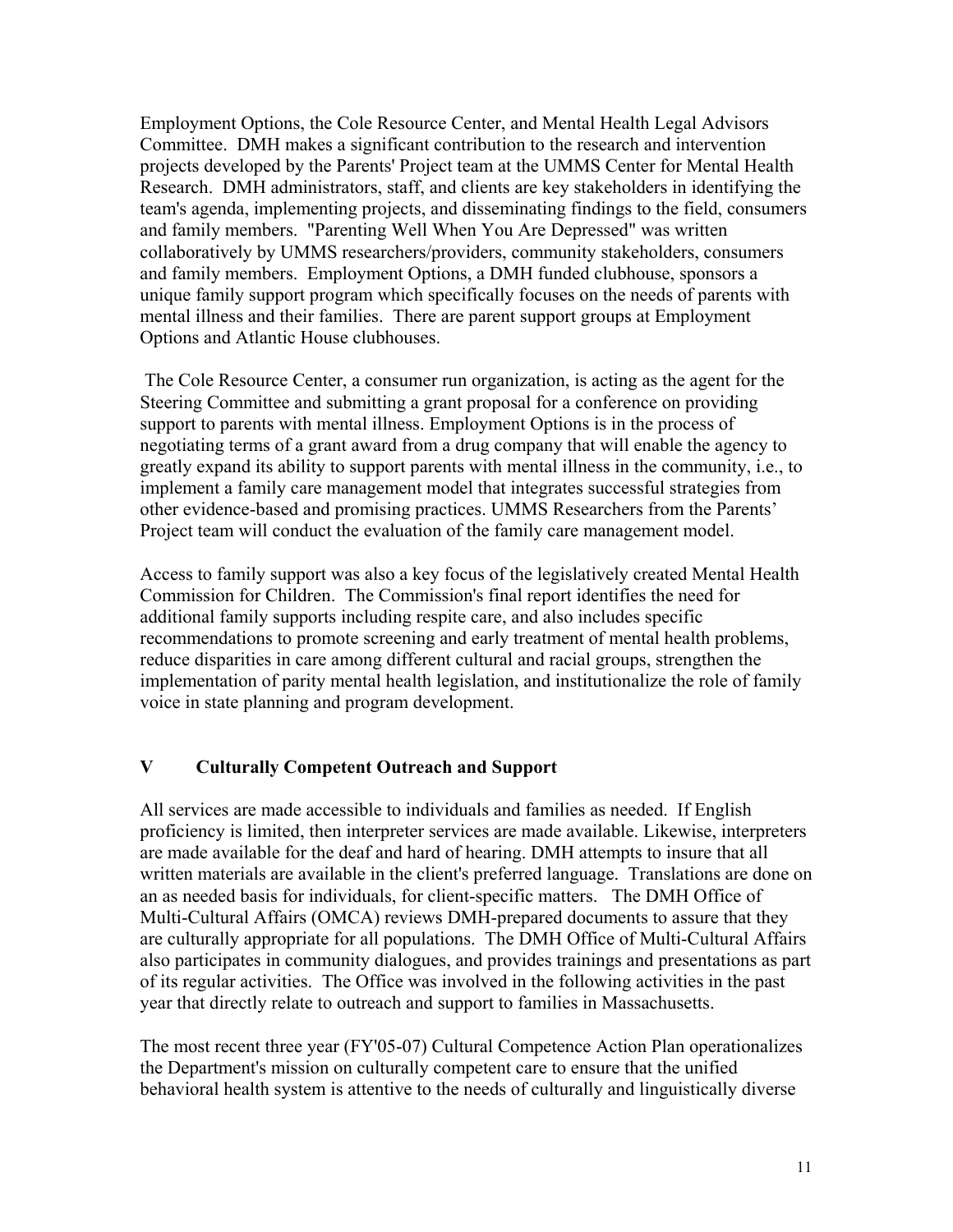populations, including at risk immigrants and refugees. This action plan adds a focus on leadership development, but otherwise follows the previous 3 year plan (FY'02-04) that centered on seven areas of organizational competence, those being community partnerships, services, data, research, training & education, information dissemination, and human resource development. The leadership development goal is to promote leadership in cultural competence/diversity to reduce mental health disparities and to provide the necessary resource for clients and their families to articulate issues and solutions to barriers on the reduction of disparities.

The following are some of the specific activities of the past year:

- Participated with the federal Child, Adolescent and Family Branch (CAFB), Center for Mental Health Services with its partners, and the system-of-care communities to create a consistent vision for cultural and linguistic competence and responsiveness.
- Integrated cultural and linguistic competent content in DMH Family  $\&$  Early Literacy Handbook
- Developed and piloted the Cultural and Developmental Awareness, Assessment and Treatment Formulation module for child/adolescent DMH and DSS providers
- Conducted training on adolescent development & parenting strategies for the Massachusetts Asian American Educators Association
- Conducted training on integrating culture into clinical practices for the University of Massachusetts Medical School and Harvard Medical School Psychology Internship programs
- Completed the Multicultural Populations Resource Directory and the Interpreter Services Handbook for DMH Employees
- Continued to collaborate with NAMI on outreach and education to diverse populations.

### **New Initiatives**

In FY'05, the Latino Mental Health Project in Central Massachusetts continued to be a major outreach activity. Using multiple approaches, including community gatherings, local Spanish language media, training, and a strong council structure, the project increased its presence in the community and expanded its membership (including consumers). A final report of the Needs Assessment conducted as part of the project has been formally printed and distributed to all stakeholders, and will inform future DMH procurement of services in the area.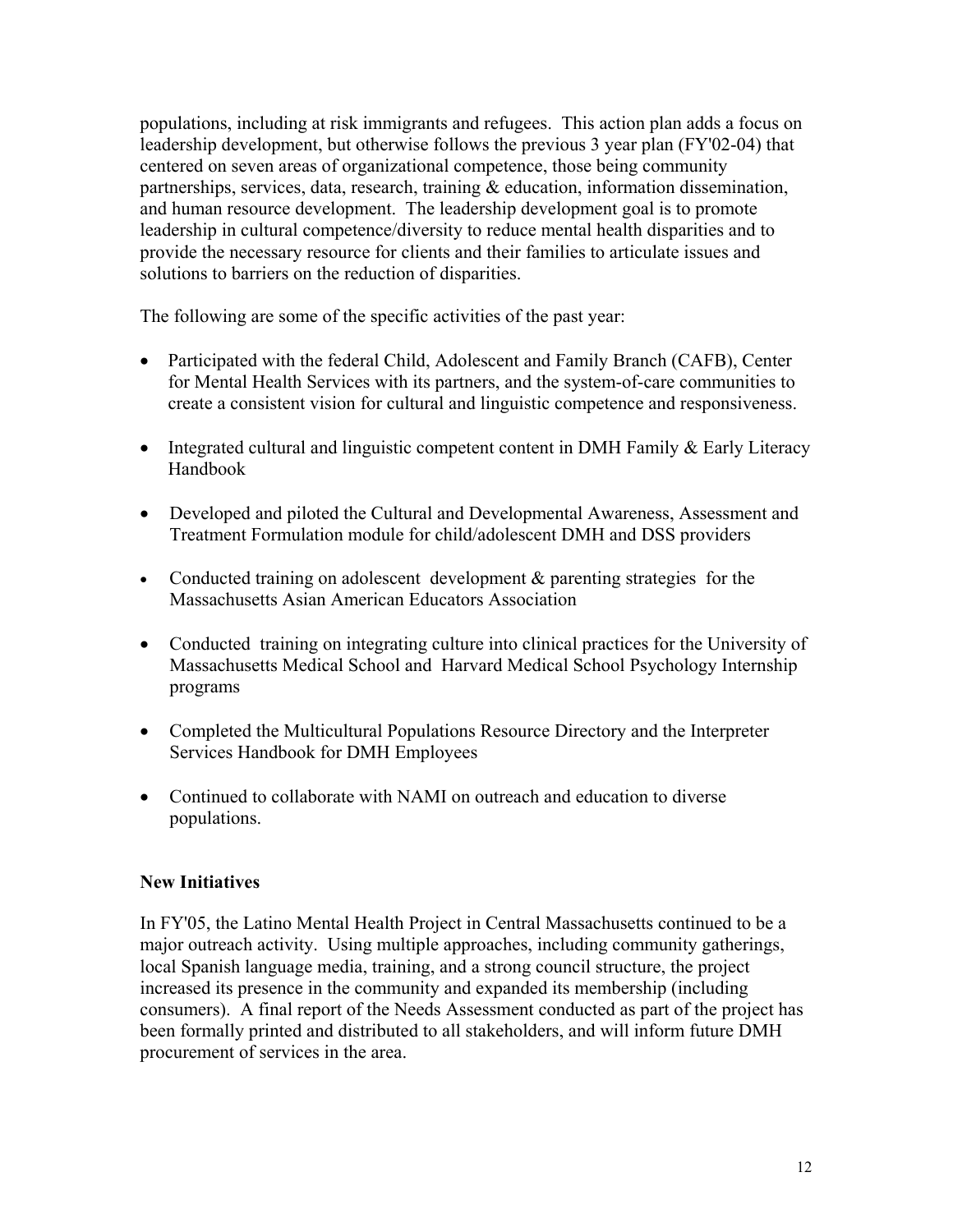As a result of these activities, the Latino Mental Health Project has just been invited to submit a full proposal to the Blue Cross Blue Shield of Massachusetts Foundation under its new program focus area, "Closing the Gap on Racial and Ethnic Health Care Disparities". If awarded a grant, plans will begin for implementation of actual service delivery to address critical disparities in mental health care for Latinos in Central Massachusetts, and hopefully result in models that will be replicable in other areas and with other cultural/linguistic minority groups. In addition to the Blue Cross Foundation, DMH will continue to explore other avenues to ensure project sustainability and promote general systemic change.

### **VI Interagency Collaboration**

DMH is engaged in numerous activities with EOHHS and the agencies under its aegis as EOHHS takes steps to create a seamless system of care that is easy for families to negotiate. DMH is participating in development of the virtual gateway to state services that will simplify the application process and alert families to the range of benefits for which they may be eligible. Also, DMH is the lead agency for an initiative to expand access to behavioral health services in DYS, DSS and DMR to assure that appropriate services are available regardless of the agency through which a youth enters state services. The DYS plan has been completed and accepted, and a work plan for the DSS phase has been developed. DMH has also been engaged with staff from DMR's new Division of Autism to discuss how best to serve children and adolescents with autism spectrum disorders who also have severe behavioral problems.

DMH has been actively involved with EOHHS, DMA and DPH in the administrative reconfiguration of state Medicaid services. Overall responsibility for the state Medicaid program now resides at EOHHS, with the DMH Commissioner assigned programmatic oversight of MassHealth behavioral health services. DMH and its MassHealth Behavioral Health unit have begun the process of designing a Unified Behavioral Health System to improve access, quality and coordination of services for adults as well as children and adolescents. Stakeholder input, including that of families, will be solicited through broadly disseminated Requests for Information and focus groups to assure that broad input is received.

DMH continues to work with the Department of Mental Retardation and the other designated human service agencies named in the Chapter 171 legislation, to discuss and monitor progress on family support initiatives and to work collaboratively on improving and expanding family support services. In addition, DMH is working with DMR and the other EOHHS agencies in support of a project held by Massachusetts Families Organizing for Change to facilitate education and awareness with individuals and families about Chapter 171, as well as support other activities related to the implementation of this legislation. DMH also continues to work in collaboration with the Department of Public Health and other EOHHS agencies to include individuals/families who have special health needs in regional emergency planning initiatives.